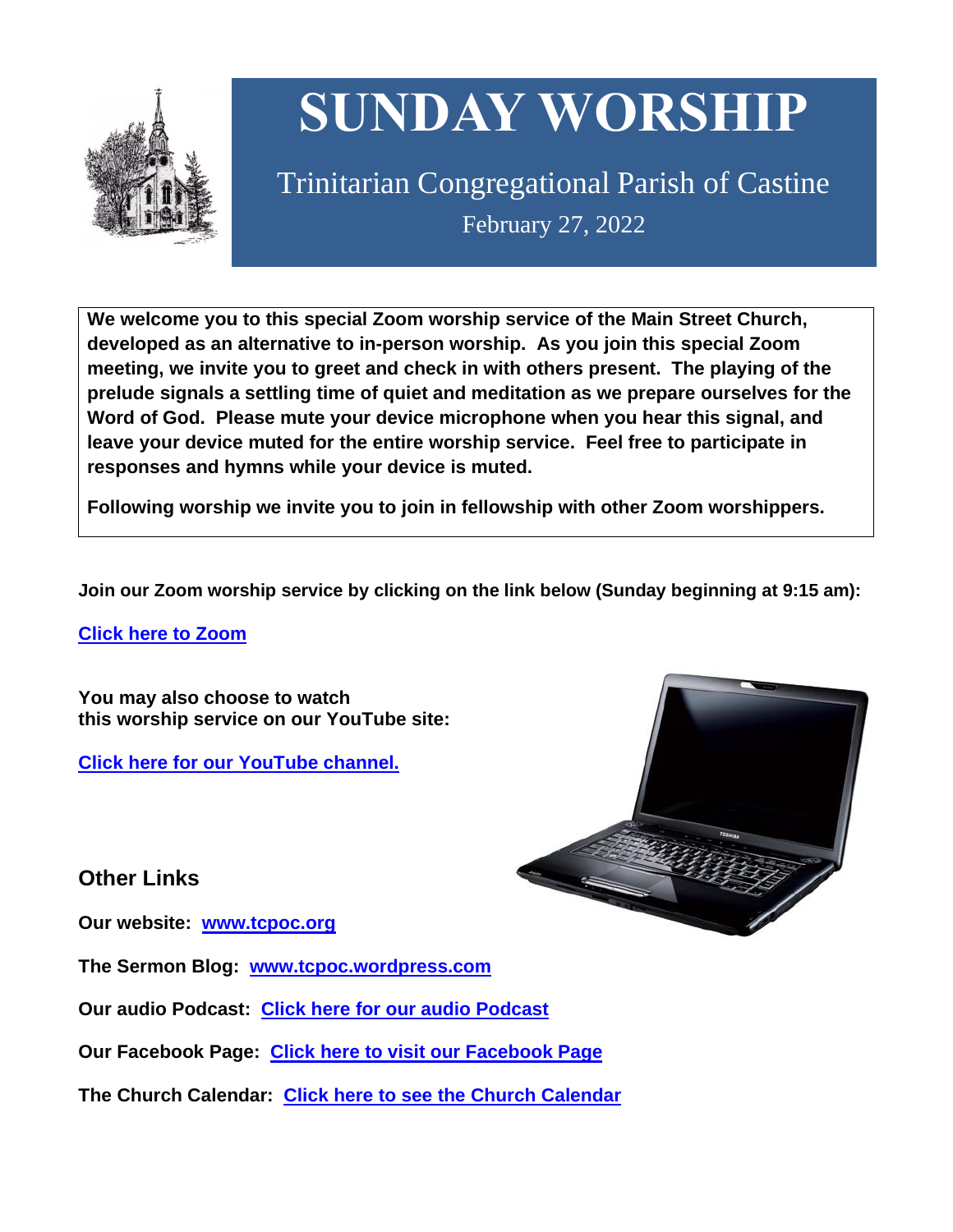#### **Order of Worship TRINITARIAN CONGREGATIONAL PARISH OF CASTINE UNITED CHURCH OF CHRIST Castine, Maine Transfiguration Sunday**

February 27, 2022 9:30 am Pastor: Rev. Robert Vagt Church Musician: Suzanne Eaton Deacon: **Kim Smith** Lector: Elise Adams Zoom/YouTube Host: Amy Stewart Communication and Amy Stewart

Ministers: All Members

#### GATHERING AS A COMMUNITY OF FAITH

We welcome you to worship in this special place, and hope that you feel free to greet your friends and *neighbors as you arrive. Please let the playing of the organ prelude signal a settling time of quiet and meditation as we prepare ourselves for the Word of God.*

PRELUDE

#### GREETINGS AND ANNOUNCEMENTS INTERLUDE

CALL TO WORSHIP **(Responsively)**

"The LORD is king; let the people tremble."

## **The Lord is enthroned upon the cherubim;**

**let the earth shake . . .**

Proclaim the greatness of the Lord and worship upon God's holy hill; **for the Lord our God is the Holy One.**

| *OPENING HYMN | Holy, Holy, Holy! Lord God Almighty | P 251 |
|---------------|-------------------------------------|-------|
|---------------|-------------------------------------|-------|

*Holy, holy, holy! Lord God Almighty! Early in the morning our song shall rise to thee; Holy, holy, holy! Merciful and mighty; God in three persons, blessed Trinity!*

*Holy, holy, holy! all the saints adore thee, Casting down their golden crowns around the glassy sea; Cherubim and seraphim falling down before thee, Which wert, and art, and evermore shalt be.*

*Holy, holy, holy! though the darkness hide thee, Though the eye of sinful man thy glory may not see; Only thou art holy; there is none beside thee, Perfect in power, in love, and purity.*

*Holy, holy, holy! Lord God Almighty! All thy works shall praise thy name in earth and sky and sea; Holy, holy, holy! merciful and mighty; God in three persons, blessed Trinity!*

#### PRAYER OF INVOCATION **(Unison)**

**By your Spirit, O God, enlighten our hearts, open our minds, fill our vision with your radiance, and give us life, as we hear your Word today. Amen**

#### A TIME WITH ALL GOD'S CHILDREN

#### PRAYER OF CONFESSION **(Unison)**

**Merciful and gracious God, we bow before your unending compassion, the measure of our falling short. We have not loved you as you command. We have not spoken truly.**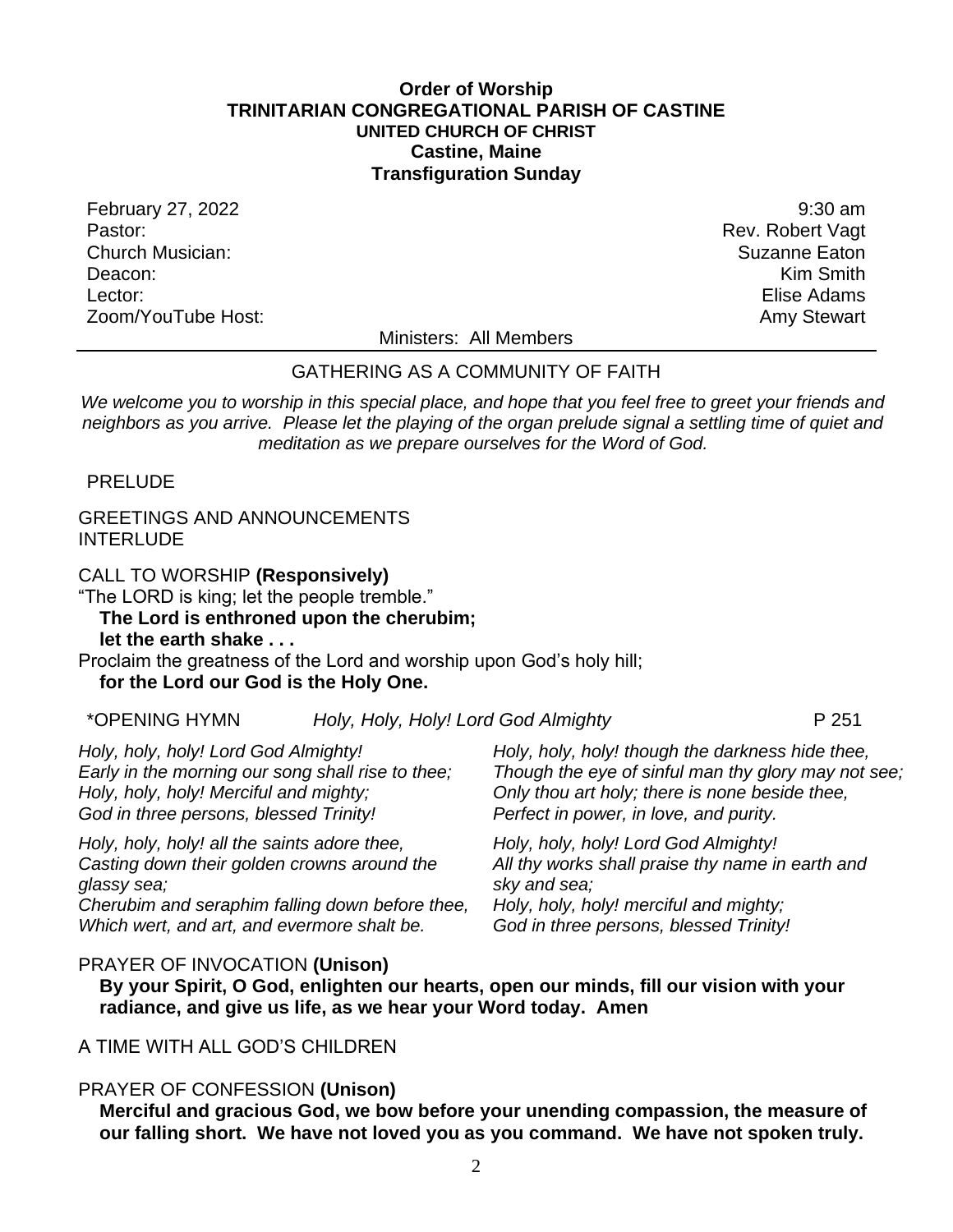**We have not cared for creation, including ourselves, according to your will. What we intend, we have not pursued; what we mean to avoid, we embrace. Help us to know the mind of Christ, that in all thoughts, words, and deeds, our lives might come to honor you.**

*A moment for silent prayer*

ASSURANCE OF PARDON

\*GLORIA PATRI **(Unison)** P 513

**Glory be to the Father, and to the Son, and to the Holy Ghost. As it was in the beginning, is now and ever shall be, world without end. Amen. Amen.**

#### HEARING THE WORD

### **Exodus 34:29-35**

**<sup>29</sup>** Moses came down from Mount Sinai. As he came down from the mountain with the two tablets of the covenant<sup>[\[a\]](https://www.biblegateway.com/passage/?search=Exodus+34%3A29-35&version=NRSV#fen-NRSV-2526a)</sup> in his hand, Moses did not know that the skin of his face shone because he had been talking with God. **<sup>30</sup>** When Aaron and all the Israelites saw Moses, the skin of his face was shining, and they were afraid to come near him. **<sup>31</sup>** But Moses called to them; and Aaron and all the leaders of the congregation returned to him, and Moses spoke with them. **<sup>32</sup>** Afterward all the Israelites came near, and he gave them in commandment all that the Lord had spoken with him on Mount Sinai. **<sup>33</sup>** When Moses had finished speaking with them, he put a veil on his face; **<sup>34</sup>** but whenever Moses went in before the Lord to speak with him, he would take the veil off, until he came out; and when he came out, and told the Israelites what he had been commanded, **<sup>35</sup>** the Israelites would see the face of Moses, that the skin of his face was shining; and Moses would put the veil on his face again, until he went in to speak with him.

### **Psalm 99**

The LORD is king; let the peoples tremble! **He sits enthroned upon the cherubim; let the earth quake!** The LORD is great in Zion: **he is exalted over all the peoples.** Let them praise your great and awesome name. **Holy is he!** Mighty King, lover of justice, **you have established equity;** you have executed justice **and righteousness in Jacob.** Extol the LORD our God; **worship at his footstool Holy is he!** Moses and Aaron were among his priests, **Samuel also was among those who called on his name. They cried to the LORD, and he answered them.** He spoke to them in the pillar of cloud; **they kept his decrees, and the statutes that he gave them.** O LORD our God, you answered them; **you were a forgiving God to them, but an avenger of their wrongdoings.** Extol the LORD our God, **and worship at his holy mountain; for the LORD our God is holy.**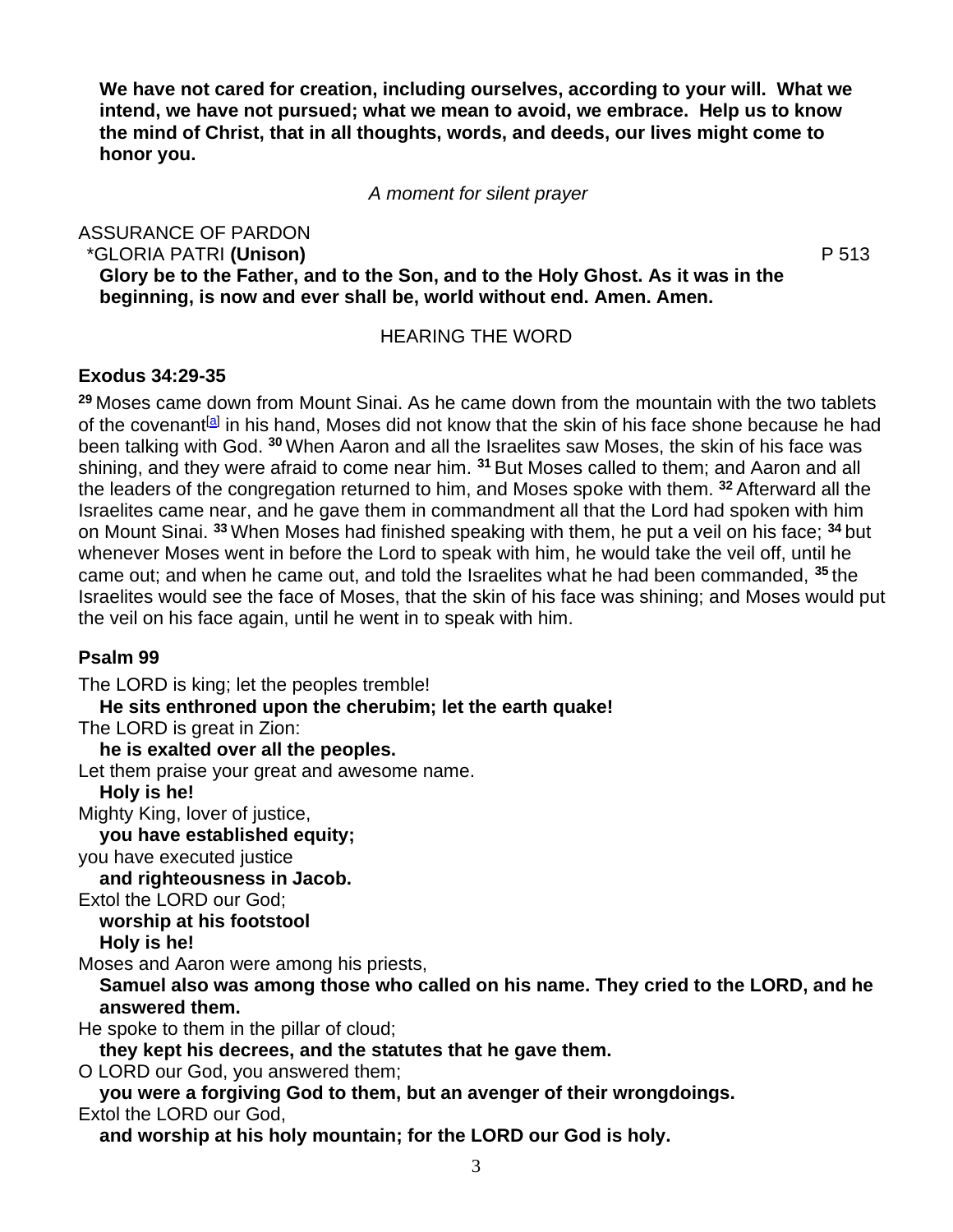### **2 Corinthians 3:12-4:2**

 $12$  Since, then, we have such a hope, we act with great boldness,  $13$  not like Moses, who put a veil over his face to keep the people of Israel from gazing at the end of the glory that <sup>[\[a\]](https://www.biblegateway.com/passage/?search=2+Corinthians+3%3A12-4%3A2&version=NRSV#fen-NRSV-28839a)</sup> was being set aside. <sup>14</sup> But their minds were hardened. Indeed, to this very day, when they hear the reading of the old covenant, that same veil is still there, since only in Christ is it set aside.  $15$  Indeed, to this very day whenever Moses is read, a veil lies over their minds;  $16$  but when one turns to the Lord, the veil is removed. <sup>17</sup> Now the Lord is the Spirit, and where the Spirit of the Lord is, there is freedom. <sup>18</sup> And all of us, with unveiled faces, seeing the glory of the Lord as though reflected in a mirror, are being transformed into the same image from one degree of glory to another; for this comes from the Lord, the Spirit.

4 Therefore, since it is by God's mercy that we are engaged in this ministry, we do not lose heart. <sup>2</sup> We have renounced the shameful things that one hides; we refuse to practice cunning or to falsify God's word; but by the open statement of the truth we commend ourselves to the conscience of everyone in the sight of God.

| <b>Spirit, Spirit of Gentleness</b>            | <b>NC 286</b> |  |
|------------------------------------------------|---------------|--|
| Spirit, spirit of gentleness,                  |               |  |
| Blow through the wilderness, calling and free, |               |  |
| Spirit, spirit of restlessness,                |               |  |
| Stir me from placidness,                       |               |  |
| Wind, wind on the sea.                         |               |  |
|                                                |               |  |

#### **Luke 9:28-36, (37-43a)**

<sup>28</sup> Now about eight days after these sayings Jesus<sup>[\[a\]](https://www.biblegateway.com/passage/?search=Luke+9%3A28-36%2C+%2837-43a%29&version=NRSV#fen-NRSV-25322a)</sup> took with him Peter and John and James, and went up on the mountain to pray. **<sup>29</sup>** And while he was praying, the appearance of his face changed, and his clothes became dazzling white. **<sup>30</sup>** Suddenly they saw two men, Moses and Elijah, talking to him. **<sup>31</sup>** They appeared in glory and were speaking of his departure, which he was about to accomplish at Jerusalem. **<sup>32</sup>** Now Peter and his companions were weighed down with sleep; but since they had stayed awake,<sup>[\[b\]](https://www.biblegateway.com/passage/?search=Luke+9%3A28-36%2C+%2837-43a%29&version=NRSV#fen-NRSV-25326b)</sup> they saw his glory and the two men who stood with him. **<sup>33</sup>** Just as they were leaving him, Peter said to Jesus, "Master, it is good for us to be here; let us make three dwellings,<sup>[\[c\]](https://www.biblegateway.com/passage/?search=Luke+9%3A28-36%2C+%2837-43a%29&version=NRSV#fen-NRSV-25327c)</sup> one for you, one for Moses, and one for Elijah"—not knowing what he said. **<sup>34</sup>** While he was saying this, a cloud came and overshadowed them; and they were terrified as they entered the cloud. **<sup>35</sup>** Then from the cloud came a voice that said, "This is my Son, my Chosen;<sup>[\[d\]](https://www.biblegateway.com/passage/?search=Luke+9%3A28-36%2C+%2837-43a%29&version=NRSV#fen-NRSV-25329d)</sup> listen to him!" <sup>36</sup> When the voice had spoken, Jesus was found alone. And they kept silent and in those days told no one any of the things they had seen.

**<sup>37</sup>** On the next day, when they had come down from the mountain, a great crowd met him. **<sup>38</sup>** Just

then a man from the crowd shouted, "Teacher, I beg you to look at my son; he is my only child. **<sup>39</sup>** Suddenly a spirit seizes him, and all at once he<sup>[\[a\]](https://www.biblegateway.com/passage/?search=Luke+9%3A37-43&version=NRSV#fen-NRSV-25333a)</sup> shrieks. It convulses him until he foams at the mouth; it mauls him and will scarcely leave him. **<sup>40</sup>** I begged your disciples to cast it out, but they could not." **<sup>41</sup>** Jesus answered, "You faithless and perverse generation, how much longer must I be with you and bear with you? Bring your son here." **<sup>42</sup>** While he was coming, the demon dashed him to the ground in convulsions. But Jesus rebuked the unclean spirit, healed the boy, and gave him back to his father. **<sup>43</sup>** And all were astounded at the greatness of God.

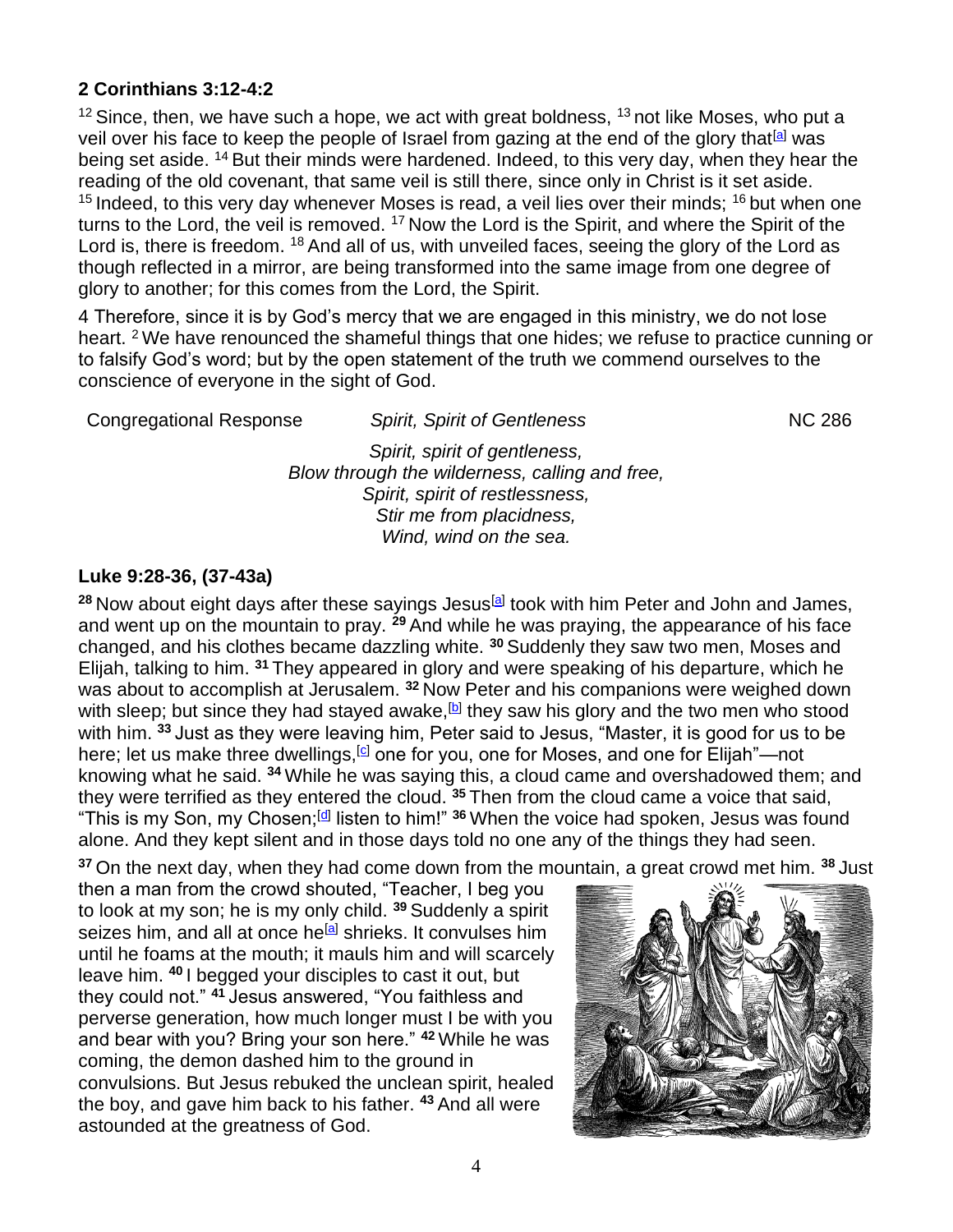#### \*HYMN *Be Thou My Vision* P 391

*Be thou my vision, O Lord of my heart; Nought be all else to me save that thou art. Thou my best thought, by day or by night, Waking or sleeping, thy presence my light.*

*Be thou my wisdom, and thou my true word; I ever with thee and thou with me, Lord; Thou my great Father, I thy true son; Thou in me dwelling, and I with thee one.*

*Riches I heed not, nor man's empty praise, Thou mine inheritance, now and always; Thou and thou only, first in my heart, High King of heaven, my treasure thou art.*

*High King of heaven, my victory won, May I reach heaven's joys, O bright heaven's Sun! Heart of my own heart, whatever befall, Still be my vision, O Ruler of all.*

SERMON Rev. Robert Vagt

#### THE OFFERING OF OUR GIFTS

INVITATION TO OFFERING **Offertory** 

\*Doxology **(Unison)** P 515

**Praise God from whom all blessings flow; Praise God, all creatures here below; Praise God above, you heavenly host: Praise Father, Son, and Holy Ghost. Amen.**

\*Prayer of Dedication **(Unison)**

**Holy are you, O Lord! We praise your great and awesome name. Use us, and these our gifts, in your service, to establish justice, righteousness, and equity, all for the good of your people and the glory of your eternal realm. Amen.**

#### THE CHURCH AT PRAYER

Celebrations & Concerns Pastoral Prayer

Lord's Prayer **(Unison)**

**Our Father, who art in heaven, hallowed be thy name. Thy kingdom come; Thy will be done, on earth as it is in heaven. Give us this day our daily bread, and forgive us our trespasses as we forgive those who trespass against us. And lead us not into temptation, but deliver us from evil. For Thine is the kingdom, and the power, and the glory forever. Amen.**

### GOING FORTH INTO THE WORLD

\*CLOSING HYMN *We Have Come at Christ's Own Bidding* NC 182

*We have come at Christ's own bidding to this high and holy place, Where we wait with hope and longing for some token of God's grace. Here we pray for new assurance that our faith is not in vain, Searching like those first disciples for a sign both clear and plain.*

*Light breaks through our clouds and shadows, splendor bathes the flesh-joined Word, Moses and Elijah marvel as the heavenly voice is heard.*